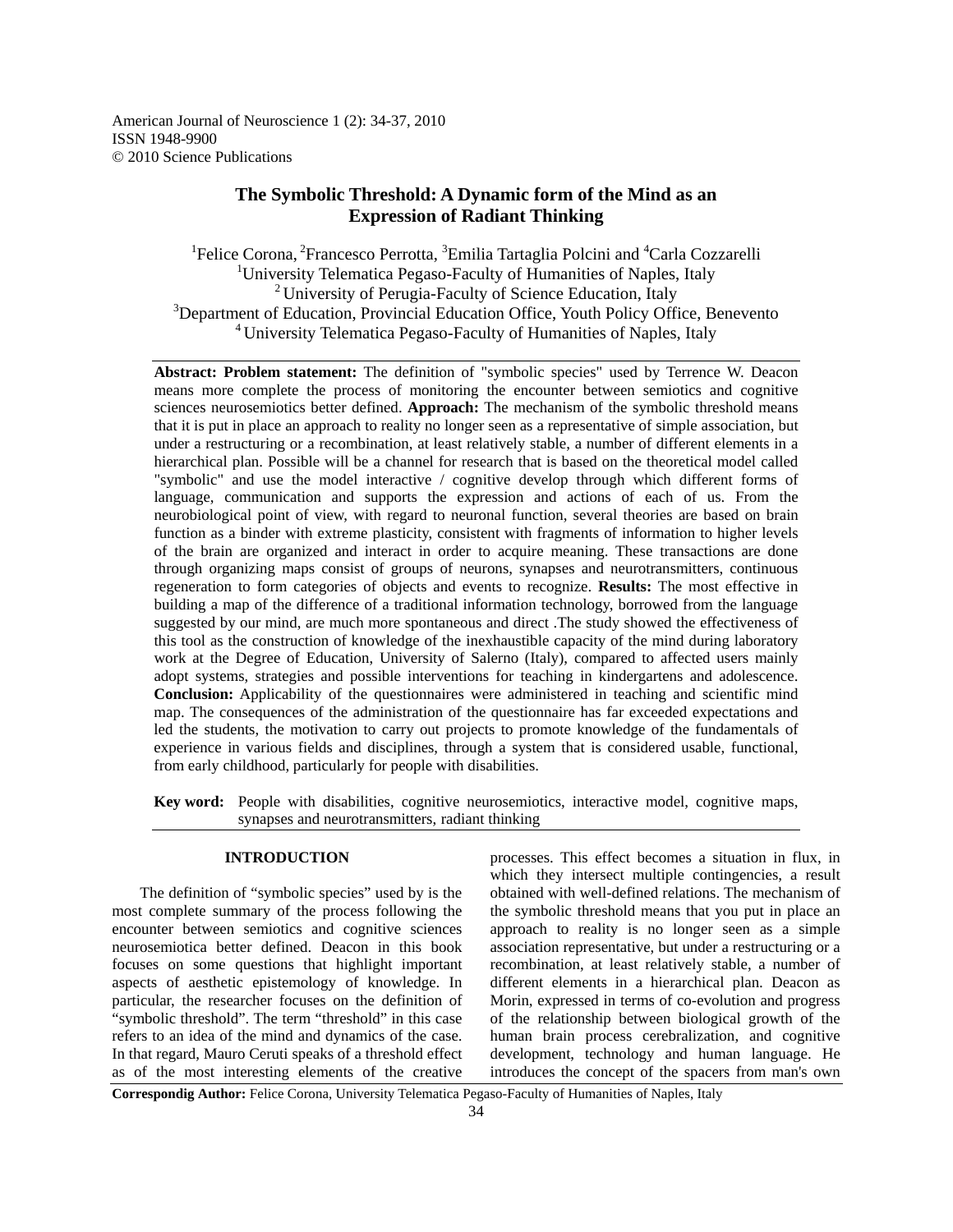language communication is rather typical of all life forms. The language becomes exclusive to humans because, unique, and it came built into it by developing a mind able to symbolically represent their experience. This symbol is referred diverges from that of computational cognitivism according to which the mind represents the world through symbols and their manipulation. Instead, a dynamic symbol, inspired by the epistemology of Charles (2003), shares Deacon the constructive aspect of the process of symbolization: "The symbolize directly into the construction of cognitive objects, leading the way in which events are organized and what they mean". Neisser (1987) express these four parameters related to the theory of multiple self-identified five types of self-knowledge: "the ecological self, which has a perception of self in relation to the physical and the interpersonal self, perceives himself involved in an interaction, the extended self that extends into the past and the future, the private self that is part of the self is not accessible and not shared with others, the self concept that expresses the beliefs and theories about ourselves". And this is what we are interested in, the applicability of an experiment aimed to demonstrate the effectiveness of an educational approach focusing on self-knowledge through signs, symbols, images and keywords that characterize the radiant thinking, the thinking Radiant, and that is reflected in the structure of Mind Maps (Buzan and Buzan, 2003).

**Objectives and functions:** It can be a channel of research that is based on a theoretical model called the "symbolic" and makes use of the interactive model/cognitive approach through which they develop various forms of language, communication and claims the expression and gestures of each of us. It is important to understand how to evolve in identifying symbolic functions. In fact, the construction of experience which belongs to every human being requires a continuous exchange world-I, object, worldencompassing relationship with the space of gestures, space objects and space of others (Goffmann, 2009) compared to speak of these dynamics and symbolic interactionism maintains that the sign is the first input channel for the individual from the early stages of development. Consequently, the claim that the patterns do not exist in reality but in the mind and imagination while the concepts that belong to the categories of proceedings and the intellect (Markus, 1977). Speaks of self-schemas, and knowledge structures that result in memory all the representations that the person has their own attributes, roles, past experiences, future projections. Each of the functions of the ego-mind convert sensory-motor patterns in thought patterns. The

birth of thought, a "self-mind", is thus the product of an effort that our brain is to keep under control the tension placed on it following the emergence of multiple stresses (Corona, 2008).

 The primary purpose was to bring out through this method of forms of knowledge which is not the world of objects but that include the production of any person involved with others and his emotional life. We have aimed not so much on verbal communication but on the non-verbal part of a form of language of gestures, symbols, and that is a very powerful form of communication. showed that language is the best example of all the symbol systems is a mature adult is the stage during the development of the child when he took over a first mechanism to symbolize the final and most important phase which is between five and seven years and is kind of notation as in this stage the child uses a system or scheme that will help them remember. Therefore, learning always occurs in a particular context, and also implies specific ways of organizing information. But we believe learning is not just transfer the memory thanks to an association of reinforcement. The goal is to figure out what is relevant, and then imagine how important variables are associated. It means to select and organize, and sometimes re-encode what we have already learned. The medium is represented by Radiant thinking that we as a project to "educate to understand" where these qualities are enhanced by combining procedures to grasp its deeper meaning. The success and the achievement of an objective is closely related to the method used.

#### **MATERIALS AND METHODS**

 From the neurobiological point of view, with regard to neuronal function, several theories have been based on brain function as a collector with extreme plasticity, consistent with fragments of information to higher brain levels are organized and interact in order to acquire meaning. These transactions are done through organizational maps consist of groups of neurons, synapses and neurotransmitters, continuous regeneration to form categories of objects and events to recognize. So the mind is represented as a structure composed of memories, affections, designs, patterns with the task of safeguarding the identity and integrity of the individual at all times and therefore subject to adjustments and remodeling during all stages of its evolution. These aspects are represented and easily transferable into a Mind Mapping. In practice, we decided to highlight the mental images, the way we form images of objects, people and situations. The images combined with words as an expression of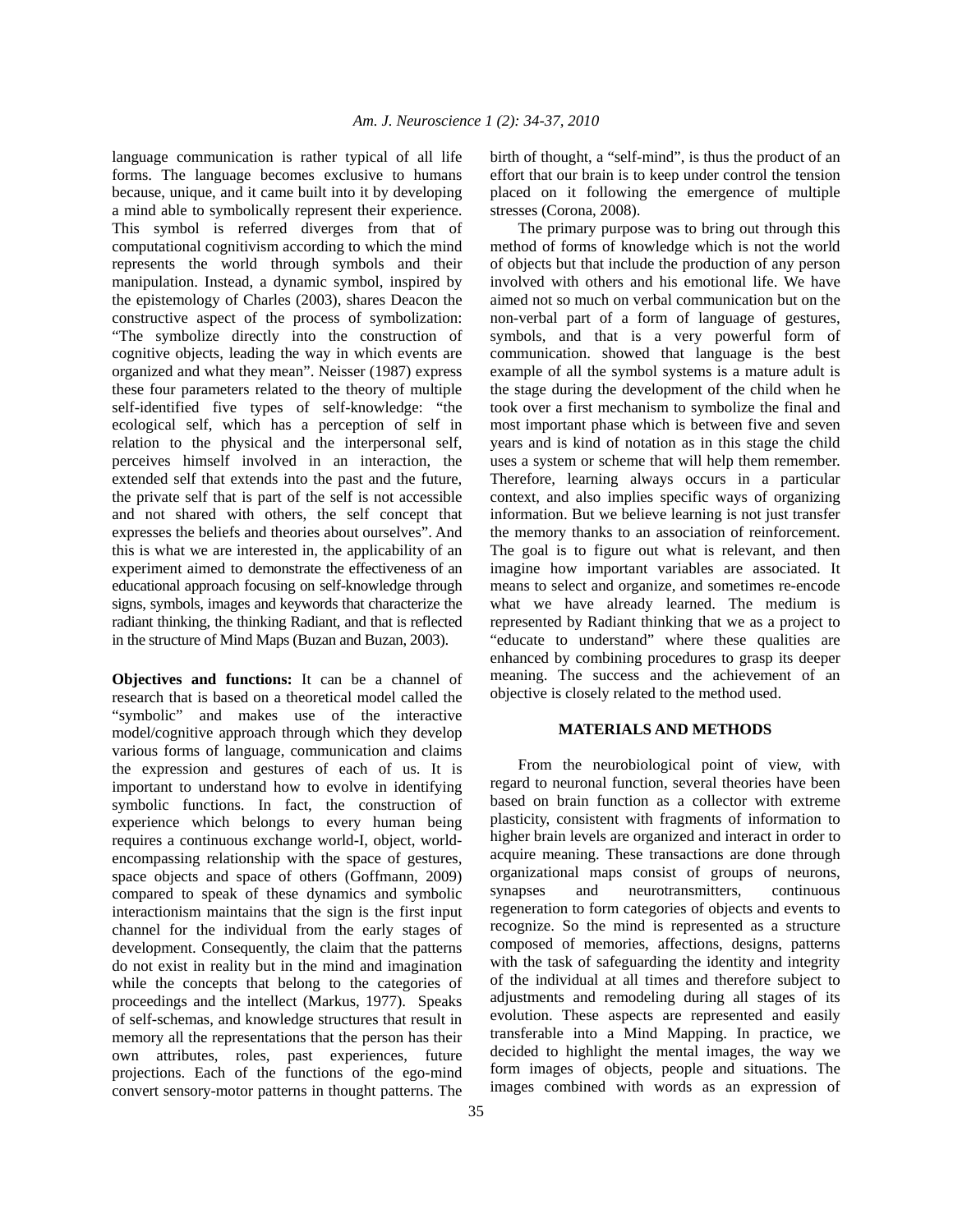radiant thinking activate multimodal information on various sensory modalities, acoustic, tactile and visual. The methodological consequent is discovered through according to which the brain has led to self-sustaining and therefore the memory capacity is limited, but the more you exercise more it expands. In fact, the formulation of Mind Map understood as a manifestation of the "radiant thinking" is due to Tony Buzan who worked on the development of this theory from 1970 until 1982. The Mind Map has four essential characteristics: (1) the subject of attention is focused in a central image, (2) the nuclei of the most important thought of themselves as radiating branches that stem from the central, (3) provide for the branches keyword and the less important themes are always represented in the form of branches that start at center branches, (4) the branches forming a nodal structure. One of the decisive stages, before coming to the realization of this research was to collect An Encyclopedia of the Brain and use it, the notes and the continuous updating of this collection have led to a definitive and concrete conception of the concepts of Radiant Thinking, the 'thought activity that is realized through countless groups on the basis of information derived from external stimuli combined with existing data and Mind Mapping, one of many possible applications of creative thinking. This method originated in England has been released and taken up by many experts, most of the world, following the collaboration that occurred with (Gelb, 1988; North, 2001) and the rise of T. Buzan Centre, founded by the scholar with. This brief review serves to deepen the endless brain function from a dynamic point of view of the case and to the knowledge of the methodology we applied Radiant Thinking.

## **RESULTS AND DISCUSSION**

 The most effective in building a map is that unlike a traditional information technology, borrowed from the language suggested by our mind, are much more spontaneous and direct. The advantage is that you can synthesize a large number of pages in just a few sheets. Furthermore, using all our abilities not only as logical and rational so that we can construct maps to "burst explosion", leaving the thoughts to flow free. The fields of application of the map are many, ranging from the study, the notes, the decision-making sphere, participation in conferences or seminars, the implementation of projects for a variety of professions and in various areas of intervention, up to brainstorming. All this as part of an educational strategy that will help develop skills and be introduced to the teaching units as a method of intervention implemented

to monitor the processes of teaching/learning. The trial has highlighted the effectiveness of this instrument as the construction of knowledge of the inexhaustible capacity of the mind during the workshop activities held at the Degree of Education, University of Salerno (Italy), compared to users primarily interested in acquire systems, strategies and possible interventions for teaching in kindergarten and adolescence. Applicability of the questionnaires were administered in teaching and scientific mind map. The fallout from the administration of the questionnaire has far exceeded expectations and resulted in students, motivation to implement projects aimed at promoting knowledge of the fundamentals of experience in various fields and disciplines through a system already considered usable and functional from early childhood, particularly for people with disabilities. You have exceeded the narrow view of the use of M. M., initially detected by the balanced view, at the conclusion of the workshop location, Maps, and inter-group work, well structured and diversified than a linear view of strategy and single-issue "rigid" and should not be stereotyped to give emphasize those that are our abilities different.

## **CONCLUSION**

 The effectiveness of a practice may undermine stereotypical. In fact, it often commits the mistake of dwelling too much on information from different areas of knowledge and asks the individual to a forfeiture order processed data and forms "predetermined". The reliability of the system is capable of starting only from the resources of each individual as each supports the arguments with different styles and skills, so that both teaching and learning are more effective and meaningful.

#### **REFERENCES**

- Buzan, T. and B. Buzan, 2003. Mappe Mentali**.** How to use the most powerful tool for access to the extraordinary ability of the brain to think, create, study, organize. 1st Edn., Alessio Roberti Editore, Italy, ISBN-10: 8888612025, pp: 351.
- Corona, F., 2008. Gli apprendimenti della mente. Lavorare sulle diverse abilità. 1st Edn., Pensa Editore, Lecce, ISBN: 9788861520448, pp: 156.
- Gelb, M.J., 1988. Present Yourself!. 5th Edn., Jalmar Press, USA., ISBN-10: 0915190516, pp: 108.
- Goffmann, E., 2009. L'interazione Strategica. 1st Edn., II Mulino, Bologna, ISBN-10: 8815128069, pp: 176.
- Markus, H., 1977. Self-schemata and processing information about the self. J. Personal. Soc. Psychol., 35: 63-78. DOI: 10.1037/0022- 3514.35.2.63